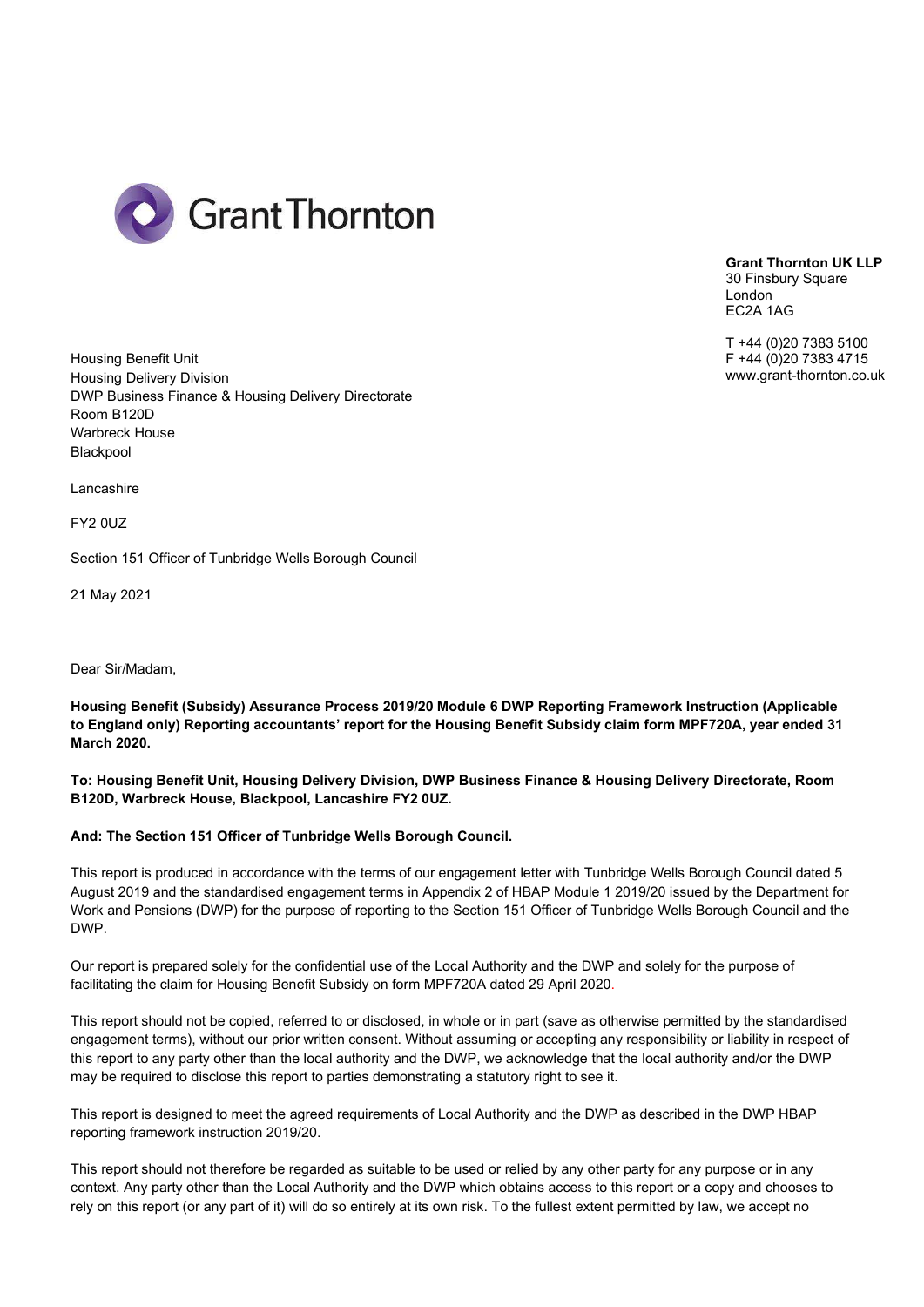responsibility or liability in respect of our work or this report to any other party and shall not be liable for any loss, damage or expense of whatsoever nature which is caused by the reliance of anyone other than the addressees on our work or this report.

# Respective responsibilities of the Local Authority and the reporting accountant

We conducted our engagement in accordance with HBAP Modules 1 and 6 (2019/20) issued by the DWP, which highlight the terms under which DWP has agreed to engage with reporting accountants.

The Section 151 Officer of the Local Authority has responsibilities under the Income-related Benefits (Subsidy to Authorities) Order 1998. The section 151 Officer is also responsible for ensuring that the Local Authority maintains accounting records which disclose with reasonable accuracy, at any time, the financial position of the Local Authority. It is also the Section 151 Officer's responsibility to extract relevant financial information from the Local Authority's accounting records, obtain relevant information held by any officer of the Local Authority and complete the attached form MPF720A in accordance with the relevant framework set out by the DWP.

#### Our approach

For the purpose of the HBAP engagement we have been provided with a signed copy of form MPF720A 2019/20 dated 29 April 2020 by the Section 151 Officer. The Section 151 Officer remains solely responsible for the completion of the MPF720A and is the signatory on the local authority's certificate on claim form MPF720A.

Our engagement was carried out in accordance with the DWP reporting framework instruction which has been prepared in accordance with the International Standard on Related (ISRS) 4400, Engagement to perform agreed-upon-procedures regarding financial information. The purpose of the engagement is to perform the specific test requirements determined by the DWP on the defined sample basis as set out in HBAP Modules of the HBAP reporting framework instruction on the Local Authority's form MPF720A dated 29 April 2020, and to report the results of those procedures to the Local Authority and the DWP.

The results of these are reported on in appendices A, B, C and D.

# Inherent limitations

The procedures specified in DWP's HBAP Reporting framework instruction does not constitute an examination made in accordance with generally accepted auditing standards, the objective of which would be the expression of assurance on the contents of the local authority's claim for Housing Benefit subsidy on form MPF720A. Accordingly, we do not express such assurance. Had we performed additional procedures, or had we performed an audit or review of the local authority's claim for Housing Benefit subsidy on form MPF720A in accordance with generally accepted auditing or review standards, other matters might have come to our attention that would have been reported to you. This report relates only to the Local Authority's form MPF720A and does not extend to any financial statements of the Local Authority, taken as a whole.

This engagement will not be treated as having any effect on our separate duties and responsibilities as the external auditor of the Local Authority's financial statements. Our audit work on the financial statements of the Local Authority is carried out in accordance with our statutory obligations and is subject to separate terms and conditions. Our audit report on the Local Authority's financial statements is made solely to the Local Authority's members, as a body, in accordance with Part 5 of the Local Audit and Accountability Act 2014. Our audit work was undertaken so that we might state to the Local Authority's members those matters we are required to state to them in an auditor's report and for no other purpose. To the fullest extent permitted by law, we do not accept or assume responsibility to anyone other than the Local Authority and the Local Authority's members, as a body, for our audit work, for our audit reports, or for the opinions we have formed in respect of that audit.

#### Summary of HBAP report

#### Summary of Initial Testing

In accordance with HBAP modules an initial sample of cases was completed by the Authority for all general expenditure cells. We have re-performed a sample of the Local Authority's testing and confirm the tests we have carried out concur with the Local Authority's results as follows:

# Cell 011 Non HRA Rent Rebates – Incorrect classification of overpayments

Initial testing of Cell 011 identified 5 cases where the customer had vacated the property and as no rental liability exists, the overpayment should have been classified as 'technical'. The Authority identified and tested all cases in the sub population. The claim was amended for this error.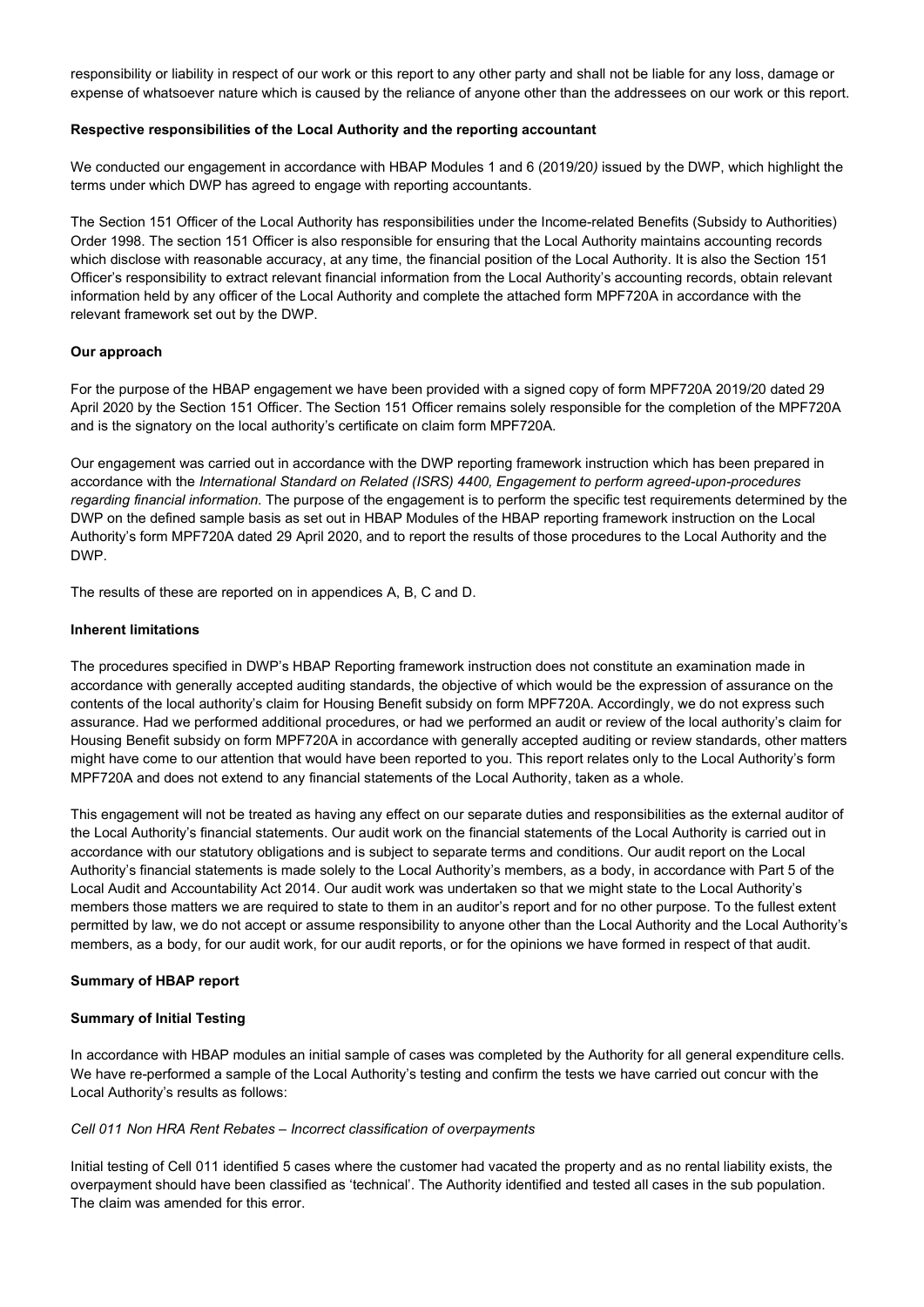# Cell 011 Non HRA Rent Rebates – Incorrect LHA rate used for a period

Initial testing of Cell 011 identified incorrect LHA rate was used for a period. The Authority identified all claims with LHA rates in Cell 011 and has tested each claim. The claim was amended for the error.

# Cell 094 Rent Allowances – Incorrect Earned Income was used for a period.

Initial testing of Cell 094 identified incorrect earned income was used for a period. The Authority had tested as part of CAKE 40+ earned income claims in Cell 094, and thus this error is covered via the CAKE item mentioned below.

# Completion of Modules

The Specific Test Requirements set out in Module 1 Appendix 3 have been completed, including testing required by Modules 2 and 5 as detailed below.

#### Completion of Module 2

We have completed Module 2 uprating checklist and no issue was identified.

# Completion of Module 5

We have completed the questionnaire for the appropriate software supplier and no issue was identified.

# Summary of testing arising from Cumulative Assurance Knowledge and Experience

In line with the requirements of HBAP Modules we have undertaken CAKE testing based upon the preceding HBAP report. The Authority has completed testing of the sub populations for:

- 1) Cell 011 Non-HRA Rent Rebates Incorrect Start Dates.
- 2) Cell 011 Non HRA Rent Rebates Incorrect classification of benefit.
- 3) Cell 011 Non HRA Rent Rebates Incorrect application of dependent deduction
- 4) Cell 094 Rent Allowances Proof of rent.
- 5) Cell 094 Rent Allowance Earned income
- 6) Cell 094 Rent Allowance Incorrect application of ineligible charge
- 7) Cell 094 Rent Allowance additional testing (two homes)

We have re-performed a sample of the Authority's testing and confirm the tests we have carried out concur with the Authority's results. These results are outlined in the appropriate appendices.

#### Summary paragraph

For the form MPF720A dated 29 April 2020 for the year ended 31 March 2020 we have completed the specific test requirements detailed in the DWP reporting framework instruction HBAP and have identified the following results set out in Appendix A, B, C and D.

Grant Thanton UCLLP

# Grant Thornton UK LLP

London

Sarah Ironmonger, Sarar.L.Ironmonger@uk.gt.com

Date: 21 May 2021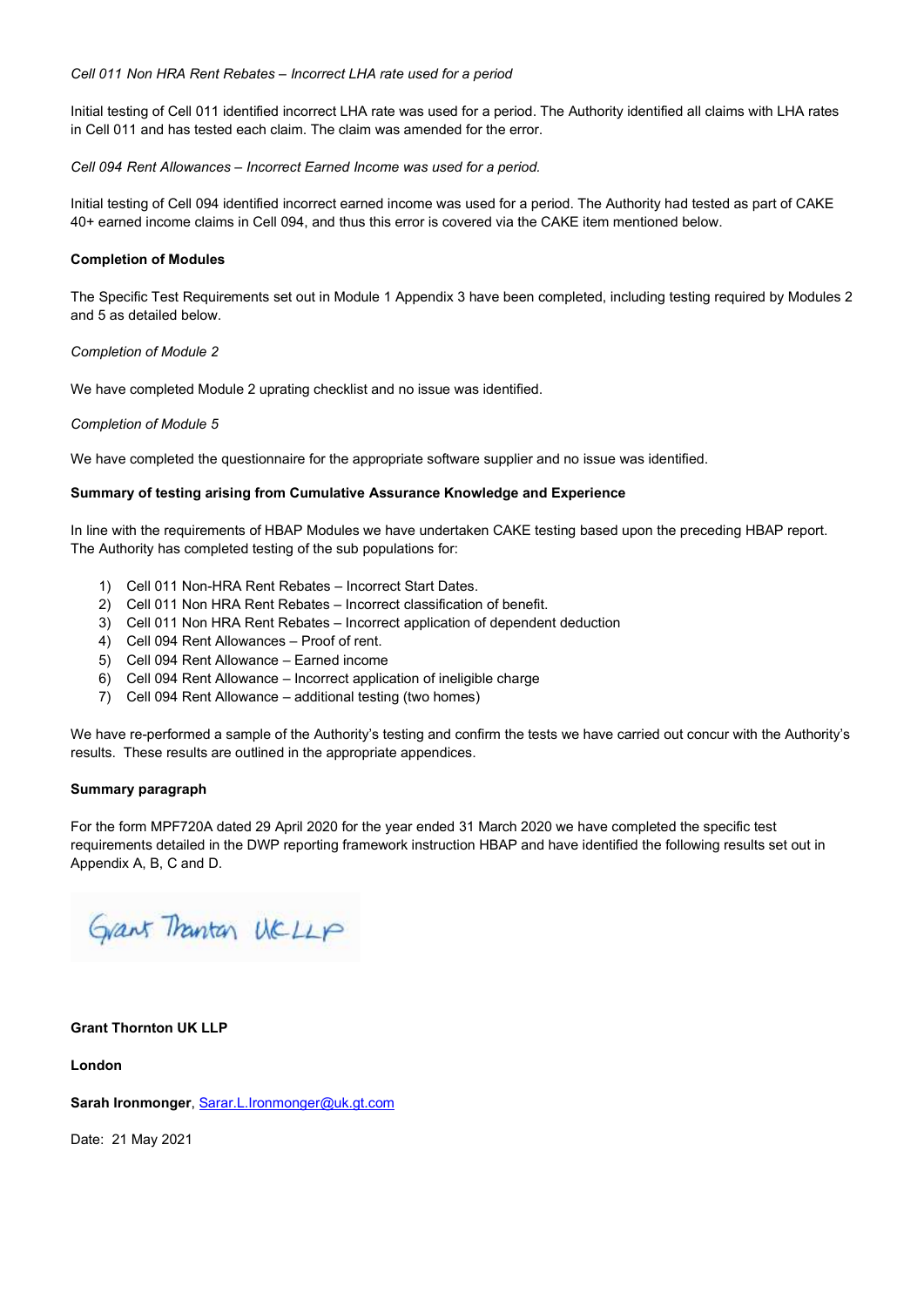# Appendix A Exceptions/errors found

#### Error Type 4 – expenditure misclassification. Where benefit expenditure has been misclassified

Cell 94: Overpaid benefit – Incorrect Earnings used in assessment Sub Population Cell Total: £2,284,194 Cell population: 646 cases Headline Cell 094: £28,262,190

It was identified in 2018/19 and reported in the HBAP Report for that year that the Local Authority had incorrectly overstated benefit due to the incorrect application of earned income.

Our initial testing of the headline cell 094 included 4 cases (value of £10,723) of earned income. The Authority identified one case where the earnings was incorrect for part of the claim period which resulted in an overpayment of benefit of £26.06.

However given the nature of the population and the errors found in the previous year, an additional sample of 40 cases of earned income was tested. This additional testing identified:

 2 cases (value of £5,760) where earned income was incorrectly recorded in Cell 102, resulting in overstatement of benefit of £156. The errors were £26.06 and £156.84.

This is the second year that this error has been included in our HBAP Report.

The following table is based on these findings:

| <b>Sample</b>                                | <b>Movement / brief</b><br>note of error:                           | Original<br>cell total:<br>sub<br>populatio<br>n | <b>Sample</b><br>error: | <b>Sample</b><br>value: | Percentage<br>error rate (to<br>two decimal<br>places): | Cell<br>adjustment:             |
|----------------------------------------------|---------------------------------------------------------------------|--------------------------------------------------|-------------------------|-------------------------|---------------------------------------------------------|---------------------------------|
|                                              |                                                                     | [CT]                                             | [SE]                    | [SV]                    | [SE/SV]                                                 | [SE/SV times<br>CT <sub>1</sub> |
| Initial sample -<br>4 samples                | <b>Incorrect Earned</b><br>Income Calculation -<br>Cell 94          | £2,284,194                                       | (E26)                   | £10,723                 |                                                         |                                 |
| Additional<br>Sample - 40<br>cases           | <b>Incorrect Earned</b><br>Income Calculation -<br>Cell 94          | £2,284,194                                       | (E157)                  | £180,829                |                                                         |                                 |
| <b>Combined</b><br>sample - 44<br>cases      | <b>Incorrect Earned</b><br><b>Income Calculation</b><br>$-$ Cell 94 | £2,284,194                                       | (E183)                  | £191,552                | $(0.10\%)$                                              | (E2, 181)                       |
| Corresponding<br>Adjustment                  | Combined sample -<br>cell 102 is overstated                         | £2,284,194                                       | (E183)                  | £191,552                | $(0.10\%)$                                              | (E2, 181)                       |
| <b>Total</b><br>Correspondin<br>g adjustment | <b>Adjustment cell 113</b><br>is understated                        |                                                  |                         |                         |                                                         | £2,181                          |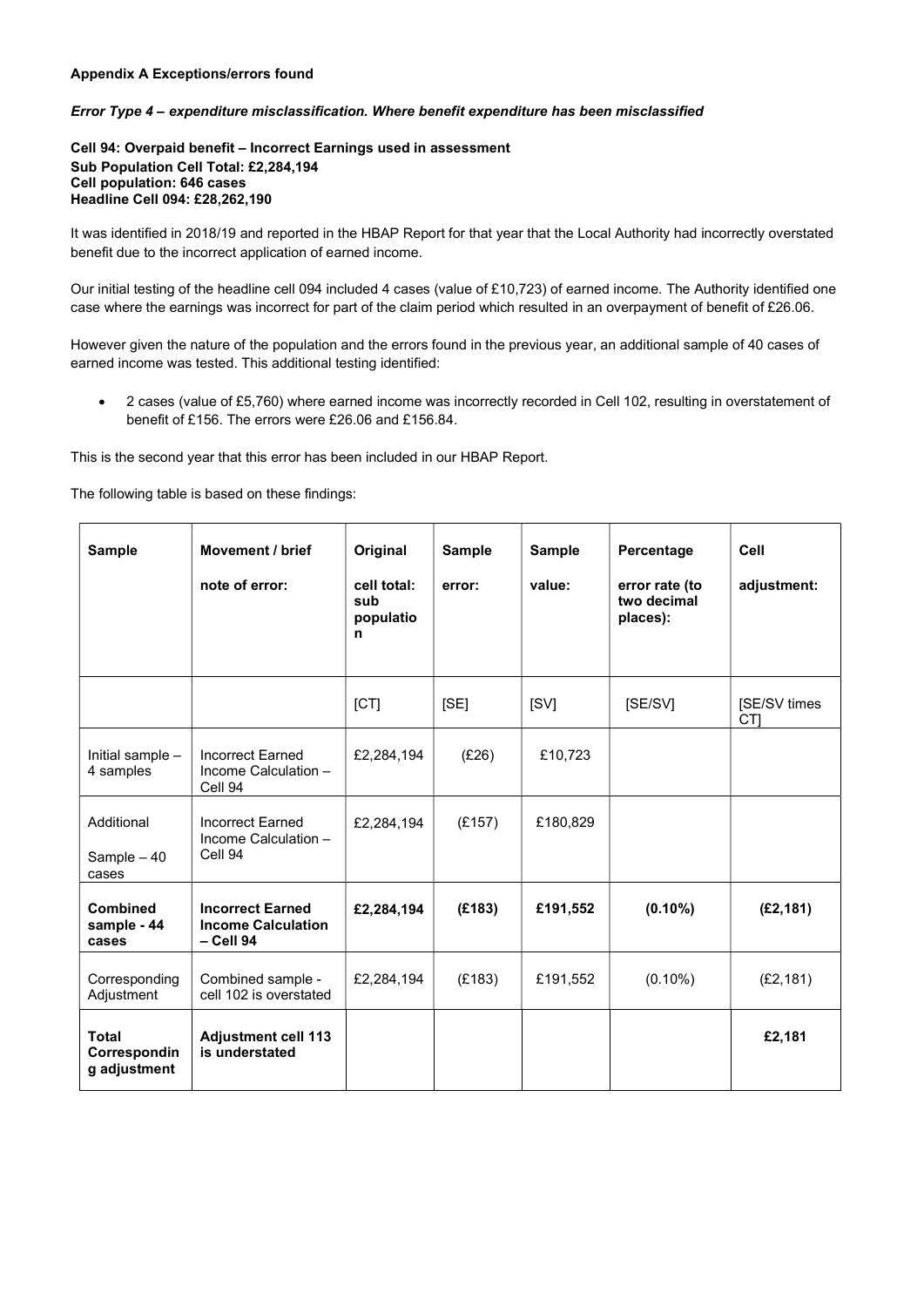#### Appendix B Observation.

#### Cell 011: Non HRA Rent Rebates – Incorrect start dates Headline Cell Total: £428,579 Cell population: 188 cases

Initial testing of Cell 011 from 2018/19 had identified a claim where the Local Authority had incorrectly entered the start date. The Authority tested an additional random sub population sample of 40 NHRA Rent Rebates cases as part of our CAKE testing to ensure the start date were correctly recorded in the benefit system.

The test identified one claim where the start date had been entered incorrectly. The error had resulted in subsidy being understated by £128.04. The audit team re-performed 10% of the passes and the failed case. As the customer's HB entitlement can only be underpaid due to an incorrect start date, no adjustment was made to the claim form.

This testing will be required for 2020-21 and it is expected that a full 100% check will be done due to the low population.

Cell 011: Non HRA Rent Rebates – Incorrect eligible rent Headline Cell Total: £428,579 Cell population: 188 cases Sub Population Cell Total: £35,551 Cell population: 28 cases

Initial testing of NHRA Rent Rebates identified one case (value of £2,210) where the eligible rent was incorrectly recorded on the HB system. The resulted in subsidy being underclaimed by £0.30. As this type of error could result in subsidy being understated or overstated, the Authority undertook additional testing of 100% of the sub population to ensure eligible rent was correctly recorded. The audit team re-performed 10% of the passes. As this error had resulted in an underpayment of subsidy, no adjustment was made to the claim form. No further error was identified.

This testing will be required for 2020-21 and it is expected that a full 100% check will be done due to the low population.

#### Cell 011: Non HRA Rent Rebates – Incorrect application of dependant deduction Headline Cell Total: £428,579 Cell population: 188 cases Sub Population Cell Total: £5,389 Cell population: 2 cases

Initial testing of Cell 011 from 2018/19 had identified a claim where a childcare payment was incorrectly applied resulting in overpayment of subsidy. As this type of error could result in subsidy being understated or overstated, the Authority undertook additional testing of 100% of the sub population to ensure childcare payment was correctly applied. The audit team reperformed 100% of the population. No further error was identified.

We consider this CAKE testing closed.

Cell 011 Rent Rebates Tenants of Non HRA Properties – Incorrect application of LHA rate Headline Cell Total: £428,579 Cell Population: 188 Cell Total: £312,488 – sub population Cell Population: 135 cases – sub population

Initial testing of Cell 011 identified incorrect application of LHA in one case (value of £934). For this case, there was no impact on subsidy claimed. As this type of error could result in subsidy being understated or overstated, the Authority undertook additional testing of all LHA rates within this sub population. Seven further errors (value of £10,482) of incorrect application of LHA were identified. The errors had no impact on subsidy claimed and the claim has not been amended in respect of these errors. The audit team re-performed 10% of the passes and all the fails.

This testing will be required for 2020-21 and it is expected that a full 100% check will be done due to the low population.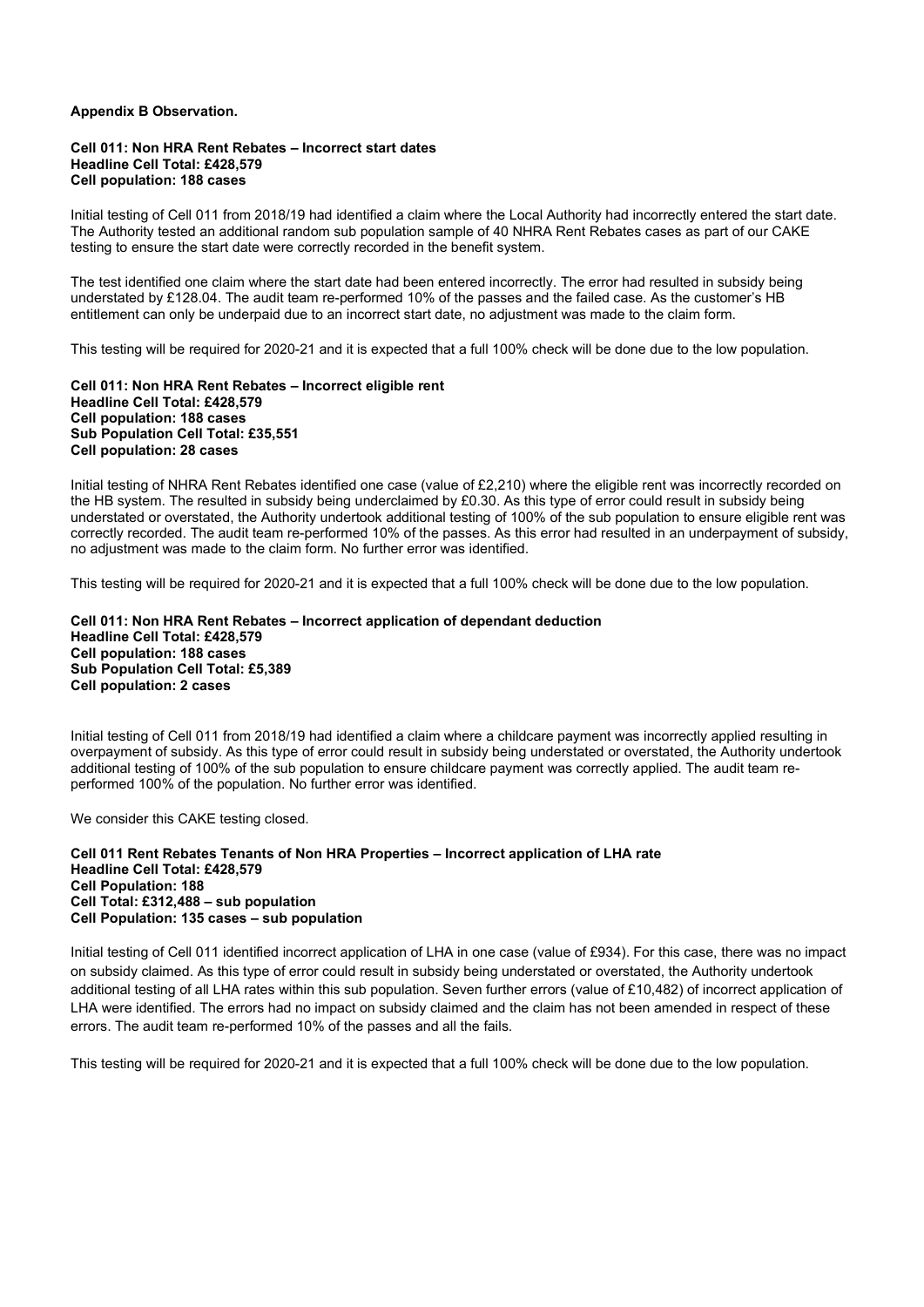#### Cell 094: Rent Allowance – No Proof of rent Cell 094 Rent Allowances Headline Cell Total: £28,262,190 Cell population: 5520 cases

Initial testing of Cell 094 from 2018/19 had identified a claim where the Local Authority had no proof of rental income. The Authority tested an additional random sub population sample of 40 Rent Allowances cases as part of our CAKE testing to ensure proof of rental income were correctly recorded in the benefit system. The audit team re-performed 10% of the passes and no further fails have been identified.

We consider this CAKE testing closed.

# Cell 94: Overpaid benefit – Incorrect Earnings used in assessment Sub Population Cell Total: £2,284,194 Cell population: 646 cases Headline Cell 094: £28,262,190

CAKE testing of sub population of cell 094 earned income identified five claims where self-employed income was incorrectly applied resulting in an underpayment of benefit of £30.08. The audit team re-performed 10% of the passes and all fails.

The testing of an additional random sample of earned income cases will be required for 2020-21.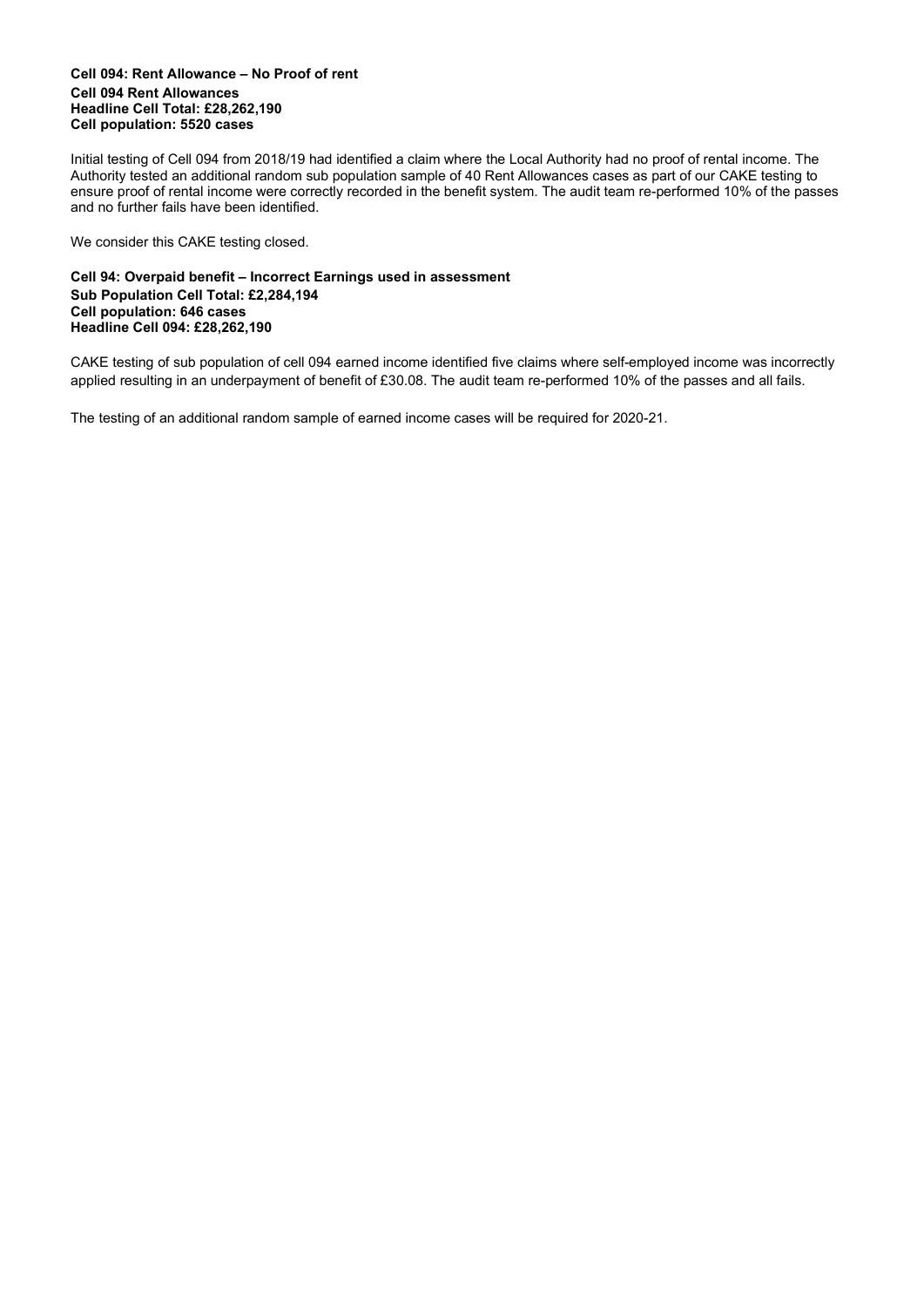# Appendix C: Amendments to the claim form MPF720A

# Error Type 4 – Expenditure misclassification – Incorrect classification of overpayments

Cell 011 Rent Rebates Tenants of Non HRA Properties Headline Cell Total: £428,579 Cell Population: 188 Cell Total: £312,488 – sub population Cell Population: 135 cases – sub population

Initial testing of Cell 011 identified incorrect classification of overpayments in two cases (value of £2,439.17). For these cases, LA error and administrative delay overpayments was overstated by £449.60. As this type of error could result in subsidy being understated or overstated, the Authority undertook additional testing of all overpayments within this population. Three further error of incorrect classification of technical overpayments was identified. The audit team re-performed 10% of the passes and all the fails. The total value of overpayments £3,386. The claim was amended as follows:

| Cell 026 | $-£3,386$ |
|----------|-----------|
|          |           |

Cell 027 +£3,386

This testing will be required for 2020-21 and it is expected that a full 100% check will be done due to the low population.

#### Cell 011 Rent Rebates Tenants of Non HRA Properties – Incorrect application of LHA rate Headline Cell Total: £428,579 Cell Population: 188 Cell Total: £312,488 – sub population Cell Population: 135 cases – sub population

Initial testing of Cell 011 identified incorrect application of LHA in one case (value of £934). For this case, there was no impact on subsidy claimed. As this type of error could result in subsidy being understated or overstated, the Authority undertook additional testing of all LHA rates within this sub population. Seven further errors (value of £10,482) of incorrect application of LHA were identified (reported as 'observations in Appendix B above). The errors had no impact on subsidy claimed and the claim has not been amended in respect of these errors. Two additional errors of incorrect application of LHA were identified resulting in overpayment of subsidy. The errors range from £115 to £148. The audit team re-performed 10% of the passes and all the fails. The total value of overpayments £263. The claim was amended as follows:

Cell 014 -£263 Cell 015 +£263

This testing will be required for 2020-21 and it is expected that a full 100% check will be done due to the low population.

# Cell 094 Rent Allowance – Incorrect application of ineligible charge

#### Cell 094 Rent Allowances Headline Cell Total: £28,262,190 Cell Total: £171,163 – sub population Cell Population: 36 cases – sub population

Initial testing of cell 094 in 2018/19 identified two claims with an incorrect in eligible charge applied to the benefit calculation for the year resulting in an overpayment of benefit. As part of CAKE testing in 2019/20, the Authority identified all related claimants with ineligible charge calculation in Cell 094 and identified a further three claims (value of £8,180) resulting in an overpayment of benefit of £16 to the claim. These overpayments ranged from £3 to £7. The audit team re-performed 10% of the passes and all the fails within the sub population. The claim was amended as follows:

Cell 102 -£16

Cell 113 +£16

This testing will be required for 2020-21 and it is expected that a full 100% check will be done due to the low population.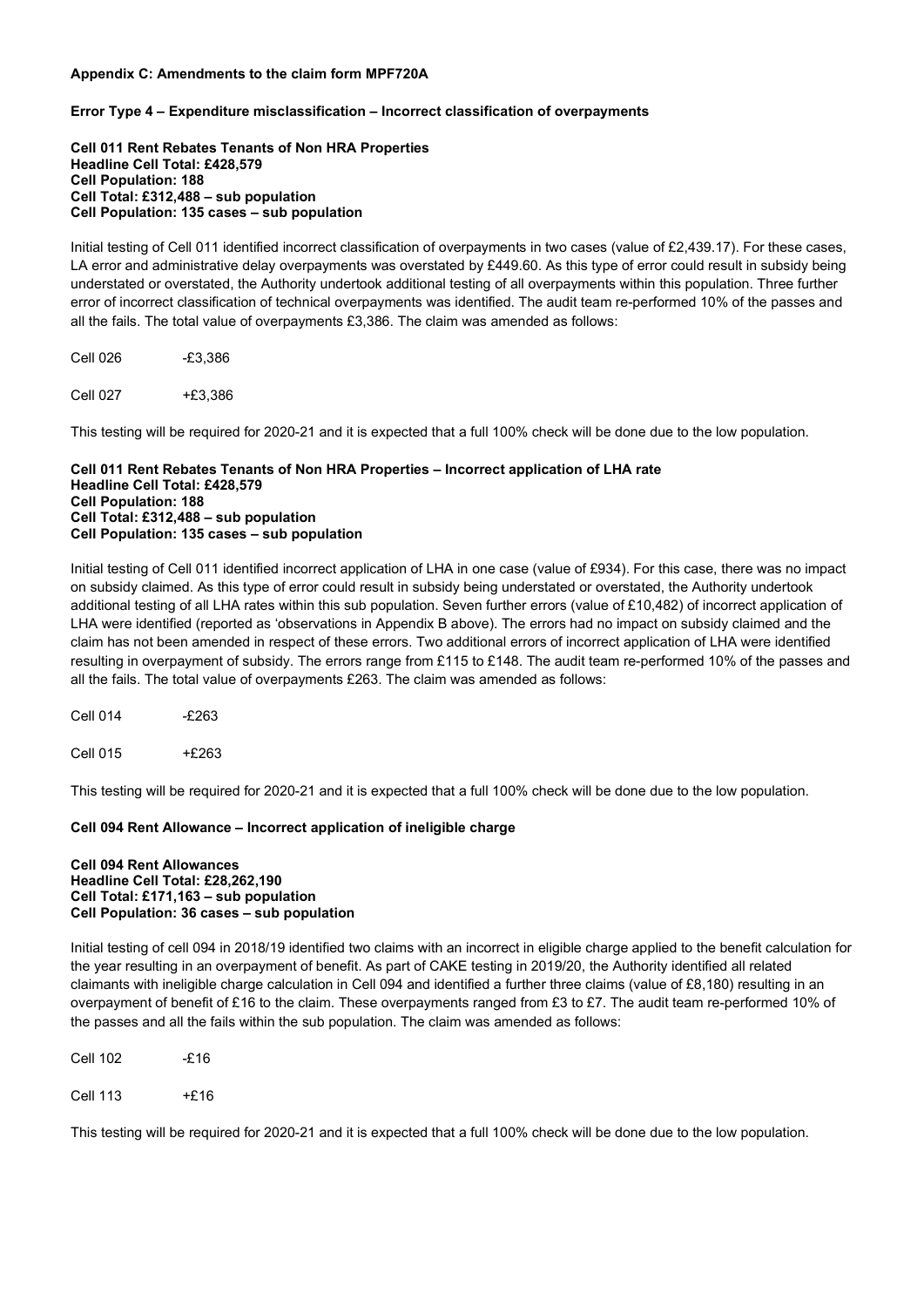# Cell 094 Rent Allowance – Incorrect application of benefit (two homes)

#### Cell 094 Rent Allowances Headline Cell Total: £28,262,190 Cell Total: £40,286 – sub population Cell Population: 7 cases – sub population

As part of CAKE testing in 2019/20 for incorrect application of ineligible charge, one case (value of £2,120.36) related to incorrect application of benefit for two homes For this case, subsidy was overstated by £5.80 and has been included in the amendment above.

As this type of error could result in subsidy being understated or overstated, the Authority undertook additional testing of all claims with two homes. One further error (value of £5,420) of incorrect application of benefit for two homes was identified where subsidy was overpaid by £89. The audit team re-performed 10% of the passes and all the fails. The total value of overpayments £89. The claim was amended as follows:

Cell 102 -£89

Cell 113 +£89

This testing will be required for 2020-21 and it is expected that a full 100% check will be done due to the low population.